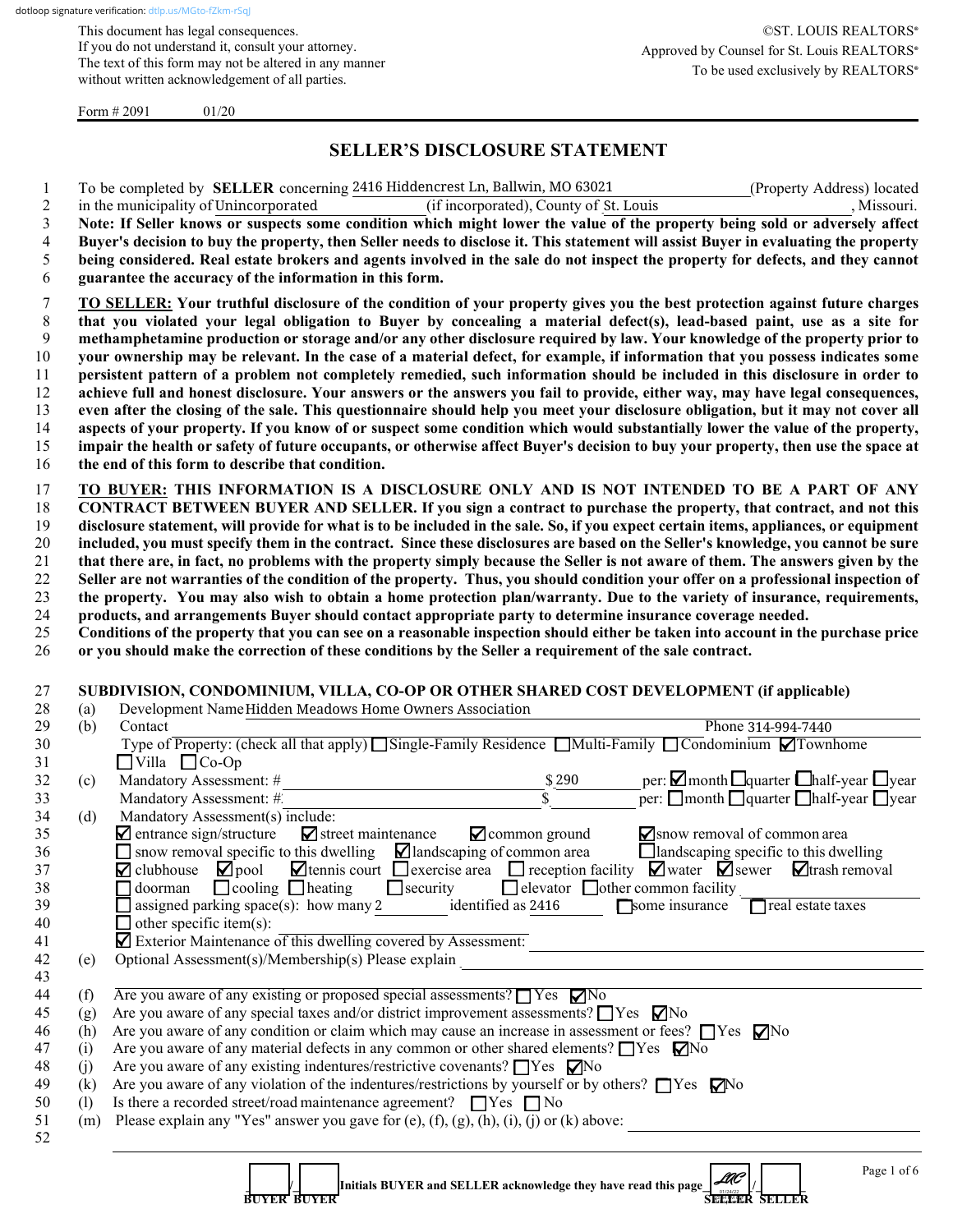dotloop signature verification: [dtlp.us/MGto-fZkm-rSqJ](https://dtlp.us/MGto-fZkm-rSqJ)

| 53         |                | <b>UTILITIES</b>                     |                                                                                   |                                                                                                                                                                                                                |                                                                                                                                                     |
|------------|----------------|--------------------------------------|-----------------------------------------------------------------------------------|----------------------------------------------------------------------------------------------------------------------------------------------------------------------------------------------------------------|-----------------------------------------------------------------------------------------------------------------------------------------------------|
| 54         | <b>Utility</b> |                                      |                                                                                   | <b>Current Provider</b>                                                                                                                                                                                        |                                                                                                                                                     |
| 55<br>56   |                | Gas/Propane:Spire<br>Electric:Ameren |                                                                                   |                                                                                                                                                                                                                | if Propane, is tank $\Box$ Owned $\Box$ Leased                                                                                                      |
| 57         |                | Water: included in HOA fees          |                                                                                   |                                                                                                                                                                                                                |                                                                                                                                                     |
| 58         |                | Sewer: Included in HOA fees          |                                                                                   |                                                                                                                                                                                                                |                                                                                                                                                     |
| 59         |                | Trash: Included in HOA fees          |                                                                                   |                                                                                                                                                                                                                |                                                                                                                                                     |
| 60         |                | Recycle: Included in HOA fees        |                                                                                   |                                                                                                                                                                                                                |                                                                                                                                                     |
| 61<br>62   |                |                                      | Internet: available by various providers<br>Phone: available by various providers |                                                                                                                                                                                                                |                                                                                                                                                     |
|            |                |                                      |                                                                                   |                                                                                                                                                                                                                |                                                                                                                                                     |
| 63<br>64   | (a)            |                                      |                                                                                   | Heating Equipment: Z Forced Air Hot Water Radiators D Steam Radiators D Radiant D Baseboard                                                                                                                    | HEATING, COOLING AND VENTILATING (Seller is not agreeing that all items checked are being offered for sale.)                                        |
| 65         | (b)            |                                      |                                                                                   | Source of heating: □Electric□ Natural Gas □ Propane □ Fuel Oil □ Other                                                                                                                                         |                                                                                                                                                     |
| 66         | (c)            |                                      |                                                                                   |                                                                                                                                                                                                                | Type of air conditioning: $\Box$ Central Electric $\Box$ Central Gas $\Box$ Window/Wall (Number of window units )                                   |
| 67         | (d)            |                                      | Areas of house not served by central heating/cooling: none                        |                                                                                                                                                                                                                |                                                                                                                                                     |
| 68         | (e)            |                                      |                                                                                   | Additional: Humidifier <i>Delectronic Air Filter Dela Filter DAttic Fan</i> Dother:                                                                                                                            |                                                                                                                                                     |
| 69<br>70   | (f)            |                                      |                                                                                   |                                                                                                                                                                                                                | Are you aware of any problems or repairs needed with any item in this section? $\Box$ Yes $\Box$ No If "Yes", please explain                        |
| 71         | (g)            | Other details:                       |                                                                                   |                                                                                                                                                                                                                |                                                                                                                                                     |
| 72         |                | <b>FIREPLACE(S)</b>                  |                                                                                   |                                                                                                                                                                                                                |                                                                                                                                                     |
| 73         | (a)            |                                      |                                                                                   |                                                                                                                                                                                                                | Type of fireplace: $\Box$ Wood Burning $\Box$ Vented Gas Logs $\Box$ Vent Free Gas Logs $\Box$ Wood Burning Stove $\Box$ Natural Gas $\Box$ Propane |
| 74         | (b)            | Type of flues/venting:               |                                                                                   |                                                                                                                                                                                                                |                                                                                                                                                     |
| 75         |                |                                      |                                                                                   |                                                                                                                                                                                                                | $\Box$ Functional: (properly vented for wood burning and vented gas logs) Number of fireplace(s) Location(s)                                        |
| 76         |                |                                      |                                                                                   | ■ Non-Functional: Number of fireplace(s) Location(s) Please explain                                                                                                                                            |                                                                                                                                                     |
| 77<br>78   | (c)            |                                      |                                                                                   |                                                                                                                                                                                                                | Are you aware of any problems or repairs needed with any item in this section? $\Box$ Yes $\Box$ No If "Yes", please explain                        |
|            |                |                                      |                                                                                   | PLUMBING SYSTEM, FIXTURES AND EQUIPMENT; POOL/SPA/POND/LAKE/HOT TUB                                                                                                                                            |                                                                                                                                                     |
| 79<br>80   | (a)            |                                      |                                                                                   | Water Heater: Electric Natural Gas Propane Tankless Other:                                                                                                                                                     |                                                                                                                                                     |
| 81         | (b)            |                                      | Ice maker supply line: $\Box$ Yes $\Box$ No                                       |                                                                                                                                                                                                                |                                                                                                                                                     |
| 82         | (c)            | Jet Tub: $\Box$ Yes $\nabla$ No      |                                                                                   |                                                                                                                                                                                                                |                                                                                                                                                     |
| 83         | (d)            |                                      | Swimming Pool/Spa/Hot Tub: ■ Yes ■ No                                             |                                                                                                                                                                                                                |                                                                                                                                                     |
| 84<br>85   |                |                                      |                                                                                   | (If Yes, attach Form #2180, Pool/Spa/Pond/Lake Addendum to Seller's Disclosure Statement)<br>Lawn Sprinkler System: Nes No If yes, date of last backflow device inspection certificate:                        |                                                                                                                                                     |
| 86         | (e)<br>(f)     |                                      |                                                                                   | Are you aware of any problems or repairs needed in the plumbing system? $\Box$ Yes $\Box$ No If "Yes", please explain                                                                                          |                                                                                                                                                     |
| 87         |                |                                      |                                                                                   |                                                                                                                                                                                                                |                                                                                                                                                     |
| 88         |                |                                      |                                                                                   | WATER (If well exists, attach Form #2165, Septic/Well Addendum to Seller's Disclosure Statement)                                                                                                               |                                                                                                                                                     |
| 89         |                |                                      |                                                                                   | (a) What is the source of your drinking water? $\Box$ Public $\Box$ Community $\Box$ Well $\Box$ Other (explain)                                                                                               |                                                                                                                                                     |
| 90         | (b)            |                                      |                                                                                   | If Public, identify the utility company: Missouri American Water Co.                                                                                                                                           |                                                                                                                                                     |
| 91         | (c)            |                                      |                                                                                   | Do you have a softener, filter or other purification system? $\Box$ Yes $\Box$ No $\Box$ Owned $\Box$ Leased/Lease Information                                                                                 |                                                                                                                                                     |
| 92<br>93   | (d)            |                                      | the curb stop box? Nessanto If "Yes", please explain                              |                                                                                                                                                                                                                | Are you aware of any problems relating to the water system including the quality or source of water or any components such as                       |
|            |                |                                      |                                                                                   |                                                                                                                                                                                                                | SEWERAGE (If Septic or Aerator exists, attach Form #2165, Septic/Well Addendum to Seller's Disclosure Statement)                                    |
| 94<br>95   | (a)            |                                      |                                                                                   |                                                                                                                                                                                                                | What is the type of sewerage system to which the house is connected? $\Box$ Public $\Box$ Private $\Box$ Septic $\Box$ Aerator $\Box$ Other         |
| 96         |                | If "Other" please explain            |                                                                                   |                                                                                                                                                                                                                |                                                                                                                                                     |
| 97         | (b)            |                                      |                                                                                   | Is there a sewerage lift system? $\Box$ Yes $\Box$ No If "Yes", is it in good working condition? $\Box$ Yes $\Box$ No                                                                                          |                                                                                                                                                     |
| 98         | (c)            |                                      | When was the septic/aerator system last serviced?                                 |                                                                                                                                                                                                                |                                                                                                                                                     |
| 99<br>100  | (d)            | If "Yes", please explain             |                                                                                   |                                                                                                                                                                                                                | Are you aware of any leaks, backups, open drain lines or other problems relating to the sewerage system? TYes No                                    |
|            |                |                                      |                                                                                   |                                                                                                                                                                                                                |                                                                                                                                                     |
| 101<br>102 | (a)            |                                      |                                                                                   | APPLIANCES (Seller is not agreeing that all items checked are being offered for sale.)<br>Electrical Appliances and Equipment: $\Box$ Electric Stove/Range/Cook top $\Box$ Oven $\Box$ Built-in Microwave Oven |                                                                                                                                                     |
| 103        |                | Dishwasher                           | Garbage Disposal                                                                  | Trash Compactor                                                                                                                                                                                                | ■ Wired smoke alarms<br>$\blacksquare$ Electric dryer (hook up)                                                                                     |
| 104        |                |                                      |                                                                                   | $\blacksquare$ Ceiling Fan(s) $\blacksquare$ Intercom System $\blacksquare$ Central Vacuum System $\blacksquare$ Other                                                                                         | <u> 1989 - Jan Stein, amerikansk politiker (</u>                                                                                                    |
| 105        | (b)            |                                      | Gas Appliances & Equipment: <b>Ø</b> Natural Gas □ Propane                        |                                                                                                                                                                                                                |                                                                                                                                                     |
| 106        |                |                                      |                                                                                   |                                                                                                                                                                                                                | □ Oven □ Gas Stove/Range/Cook top □ Exterior Lights □ Barbecue ■ Water heater □ Tankless Water Heater                                               |
| 107        |                |                                      | $\Box$ Gas dryer (hook up) $\Box$ Other                                           |                                                                                                                                                                                                                |                                                                                                                                                     |
| 108        | (c)            |                                      | Other Equipment: □ TV Antenna                                                     | $\Box$ Cable Wiring $\Box$ Phone Wiring $\Box$ Network/Data Wiring                                                                                                                                             |                                                                                                                                                     |
| 109        |                |                                      | $\Box$ Electric Garage Door Opener(s)                                             | Number of controls                                                                                                                                                                                             |                                                                                                                                                     |
| 110        |                |                                      |                                                                                   | Security Alarm System Owned Leased /Lease information:                                                                                                                                                         |                                                                                                                                                     |
|            |                |                                      |                                                                                   | Initials BUYER and SELLER acknowledge they have read this page $\mathcal{A\!C}$                                                                                                                                | Page 2 of 6                                                                                                                                         |
|            |                |                                      | <b>BUYER BUYER</b>                                                                |                                                                                                                                                                                                                | <b>SEETER SELLER</b>                                                                                                                                |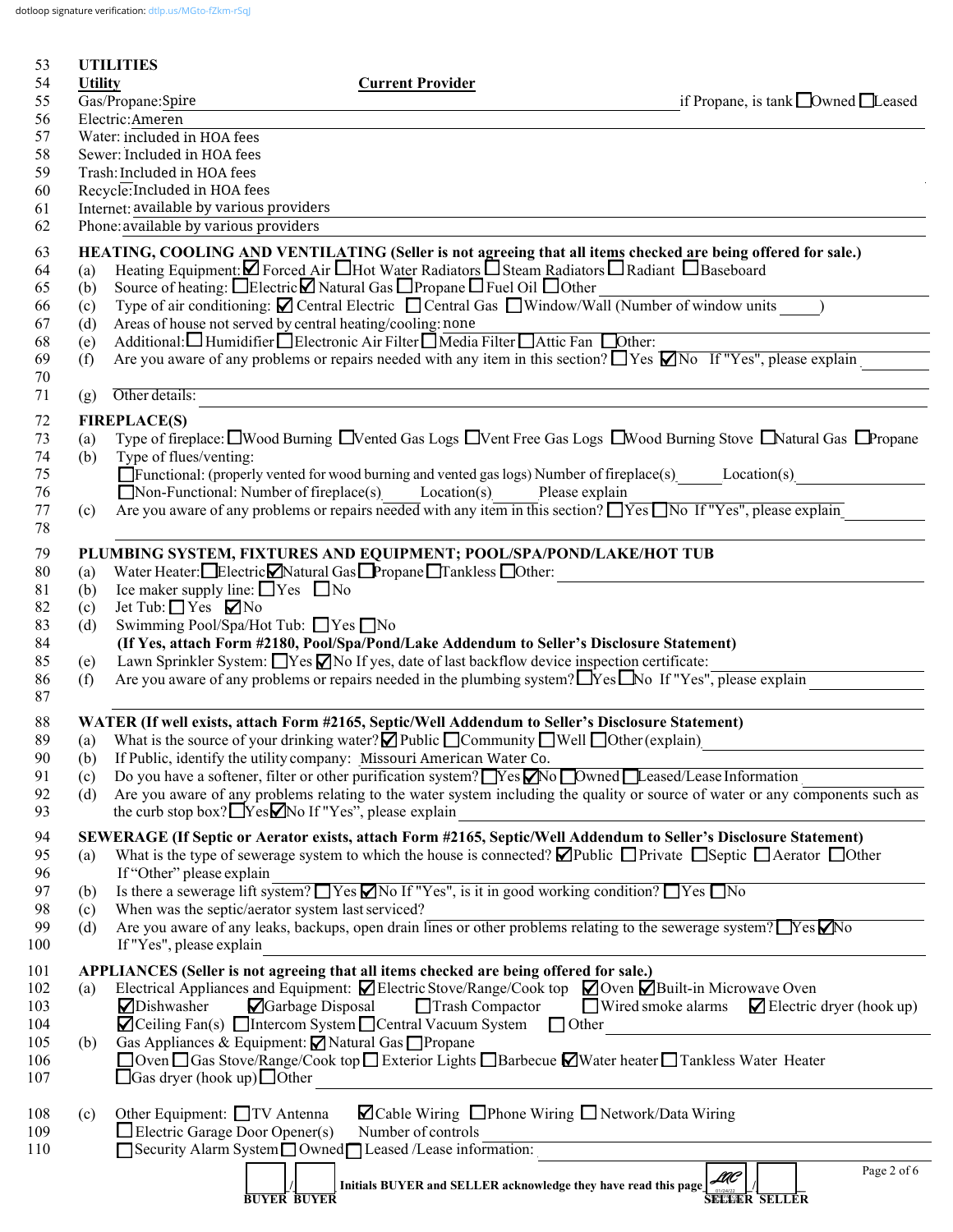|            | ■Satellite Dish ■Owned■ Leased/LeaseInformation:                                                                                                                                                                                                                                                                                                                                                                                                                                                                                                               |
|------------|----------------------------------------------------------------------------------------------------------------------------------------------------------------------------------------------------------------------------------------------------------------------------------------------------------------------------------------------------------------------------------------------------------------------------------------------------------------------------------------------------------------------------------------------------------------|
|            | $\Box$ Other:<br>Electronic Pet Fence System Number of Collars:<br>Are you aware of any items in this section in need of repair or replacement? $\Box$ Yes $\Box$ No If "Yes", please explain                                                                                                                                                                                                                                                                                                                                                                  |
| (d)        |                                                                                                                                                                                                                                                                                                                                                                                                                                                                                                                                                                |
|            | <b>ELECTRICAL</b>                                                                                                                                                                                                                                                                                                                                                                                                                                                                                                                                              |
|            | Type of service panel: $\Box$ Fuses $\Box$ Circuit Breakers $\Box$ Other:                                                                                                                                                                                                                                                                                                                                                                                                                                                                                      |
| (a)        | Type of wiring: O Copper   MAluminum   Knob and Tube   Unknown                                                                                                                                                                                                                                                                                                                                                                                                                                                                                                 |
| (b)        | Are you aware of any problems or repairs needed in the electrical system? Nes Mo If "Yes", please explain Aluminum<br>wiring has been pigtailed to comply with code.                                                                                                                                                                                                                                                                                                                                                                                           |
|            | ROOF, GUTTERS AND DOWNSPOUTS                                                                                                                                                                                                                                                                                                                                                                                                                                                                                                                                   |
| (a)        | What is the approximate age of the roof? _____Years. Documented? $\Box$ Yes $\Box$ No                                                                                                                                                                                                                                                                                                                                                                                                                                                                          |
| (b)        | Has the roof ever leaked during your ownership? TYes Mo If "Yes" please explain                                                                                                                                                                                                                                                                                                                                                                                                                                                                                |
| (c)        | Has the roof been repaired, recovered or any portion of it replaced or recovered during your ownership? $\Gamma$ Yes $\Gamma$ No If "Yes",<br>please explain                                                                                                                                                                                                                                                                                                                                                                                                   |
| (d)        | prease explain<br>Are you aware of any problems with the roof, gutters or downspouts? No If "Yes", please explain                                                                                                                                                                                                                                                                                                                                                                                                                                              |
|            |                                                                                                                                                                                                                                                                                                                                                                                                                                                                                                                                                                |
|            | <b>CONSTRUCTION</b>                                                                                                                                                                                                                                                                                                                                                                                                                                                                                                                                            |
| (a)        | Are you aware of any problems with the footing, foundation walls, sub-floor, interior and exterior walls, roof construction,<br>decks/porches or other load bearing components? Nes Mo If "Yes" please describe in detail<br><u> 1980 - Andrea Station Books, amerikansk politik (</u>                                                                                                                                                                                                                                                                         |
|            | (b) Are you aware of any repairs to any of the building elements listed in (a) above? $\Box$ No If "Yes", please describe the                                                                                                                                                                                                                                                                                                                                                                                                                                  |
|            | location, extent, date and name of the person/company who did the repair or control effort Epoxy repair by Helitech. West and<br>East Basement Walls. 2017. Transferable warranty.                                                                                                                                                                                                                                                                                                                                                                             |
| (c)        | Are you aware that any of the work in (b) above was completed without required permits? $\Box$ Yes $\Box$ No                                                                                                                                                                                                                                                                                                                                                                                                                                                   |
|            |                                                                                                                                                                                                                                                                                                                                                                                                                                                                                                                                                                |
| (d)        |                                                                                                                                                                                                                                                                                                                                                                                                                                                                                                                                                                |
| (e)        | List all significant additions, modifications, renovations, & alterations to the property during your ownership:<br>Were required permits obtained for the work in (d) above? $\Box$ Yes $\Box$ No                                                                                                                                                                                                                                                                                                                                                             |
|            |                                                                                                                                                                                                                                                                                                                                                                                                                                                                                                                                                                |
|            | <b>BASEMENT AND CRAWL SPACE (Complete only if applicable)</b>                                                                                                                                                                                                                                                                                                                                                                                                                                                                                                  |
| (a)        | $\Box$ Sump pit $\Box$ Sump pit and pump                                                                                                                                                                                                                                                                                                                                                                                                                                                                                                                       |
| (b)        | Stone Cinder Block Wood<br>Type of foundation: $\blacksquare$ Concrete                                                                                                                                                                                                                                                                                                                                                                                                                                                                                         |
| (c)        |                                                                                                                                                                                                                                                                                                                                                                                                                                                                                                                                                                |
|            | describe in detail<br><u> 1980 - Andrea Andrew Maria (h. 1980).</u>                                                                                                                                                                                                                                                                                                                                                                                                                                                                                            |
|            |                                                                                                                                                                                                                                                                                                                                                                                                                                                                                                                                                                |
| (d)        | Are you aware of any repairs or other attempts to control any water or dampness problem in the basement or crawl space?<br>effort                                                                                                                                                                                                                                                                                                                                                                                                                              |
|            |                                                                                                                                                                                                                                                                                                                                                                                                                                                                                                                                                                |
|            | PESTS OR TERMITES/WOOD DESTROYING INSECTS                                                                                                                                                                                                                                                                                                                                                                                                                                                                                                                      |
| (a)        | Are you aware of any pests or termites/wood destroying insects impacting the property and improvements? $\Box$ Yes $\Box$ No                                                                                                                                                                                                                                                                                                                                                                                                                                   |
| (b)        | Are you aware of any uncorrected damage to the property caused by pests or termites/wood destroying insects? $\Box$ Yes $\nabla$ No                                                                                                                                                                                                                                                                                                                                                                                                                            |
| (c)        | Is your property currently under a warranty contract by a licensed pest/termite control company? $\Box$ Yes $\Box$ No                                                                                                                                                                                                                                                                                                                                                                                                                                          |
| (d)        | Are you aware of any pest/termite control reports for the property? $\Box$ Yes $\Box$ No                                                                                                                                                                                                                                                                                                                                                                                                                                                                       |
| (e)<br>(f) | Are you aware of any pest/termite control treatments to the property? □Yes □No                                                                                                                                                                                                                                                                                                                                                                                                                                                                                 |
|            | <u> a shekara ta 1999 a shekara ta 1999 a shekara ta 1999 a shekara ta 1999 a shekara ta 1999 a shekara ta 1991 a</u>                                                                                                                                                                                                                                                                                                                                                                                                                                          |
|            | <b>SOIL AND DRAINAGE</b>                                                                                                                                                                                                                                                                                                                                                                                                                                                                                                                                       |
| (a)<br>(b) | Are you aware of any fill, expansive soil or sinkholes on the property or that may affect the property? $\Box$ Yes $\Box$ No                                                                                                                                                                                                                                                                                                                                                                                                                                   |
| (c)        | property? $\Box$ Yes $\nabla$ No                                                                                                                                                                                                                                                                                                                                                                                                                                                                                                                               |
|            | Are you aware of any dampness, water accumulation or leakage, in the basement or crawl space? No If "Yes", please<br>$\Box$ Yes $\Box$ No If "Yes", please describe the location, extent, date and name of the person/company who did the repair or control<br>Are you aware of any soil, earth movement, flood, drainage or grading problems on the property or that may affect the<br>Are you aware of any past, present or proposed mining, strip-mining, or any other excavations on the property or that may affect<br>the property? $\Box$ Yes $\Box$ No |
| (d)        |                                                                                                                                                                                                                                                                                                                                                                                                                                                                                                                                                                |
|            | Are you aware of any Post-construction Stormwater Best Management Practices (BMPs) on the property? (BMPs are private<br>stormwater management facilities which include a recorded formal Maintenance Agreement with the Metropolitan Sewer District,                                                                                                                                                                                                                                                                                                          |
| (e)        | e.g. retention ponds, rain gardens, sand filters, permeable pavement) $\Box$ Yes $\nabla$ No<br>Please explain any "Yes" answers you gave in this section<br><u> 1989 - Johann Stein, marwolaethau a bhann an t-Amhainn an t-Amhainn an t-Amhainn an t-Amhainn an t-Amhainn a</u>                                                                                                                                                                                                                                                                              |

| <b>BUYER BUYER</b> | Initials BUYER and SELLER acknowledge they have read this page $\mathcal{L}$ | LAC''<br>01D4D2<br><b>SEEKER SELLER</b> |  |  |
|--------------------|------------------------------------------------------------------------------|-----------------------------------------|--|--|
|--------------------|------------------------------------------------------------------------------|-----------------------------------------|--|--|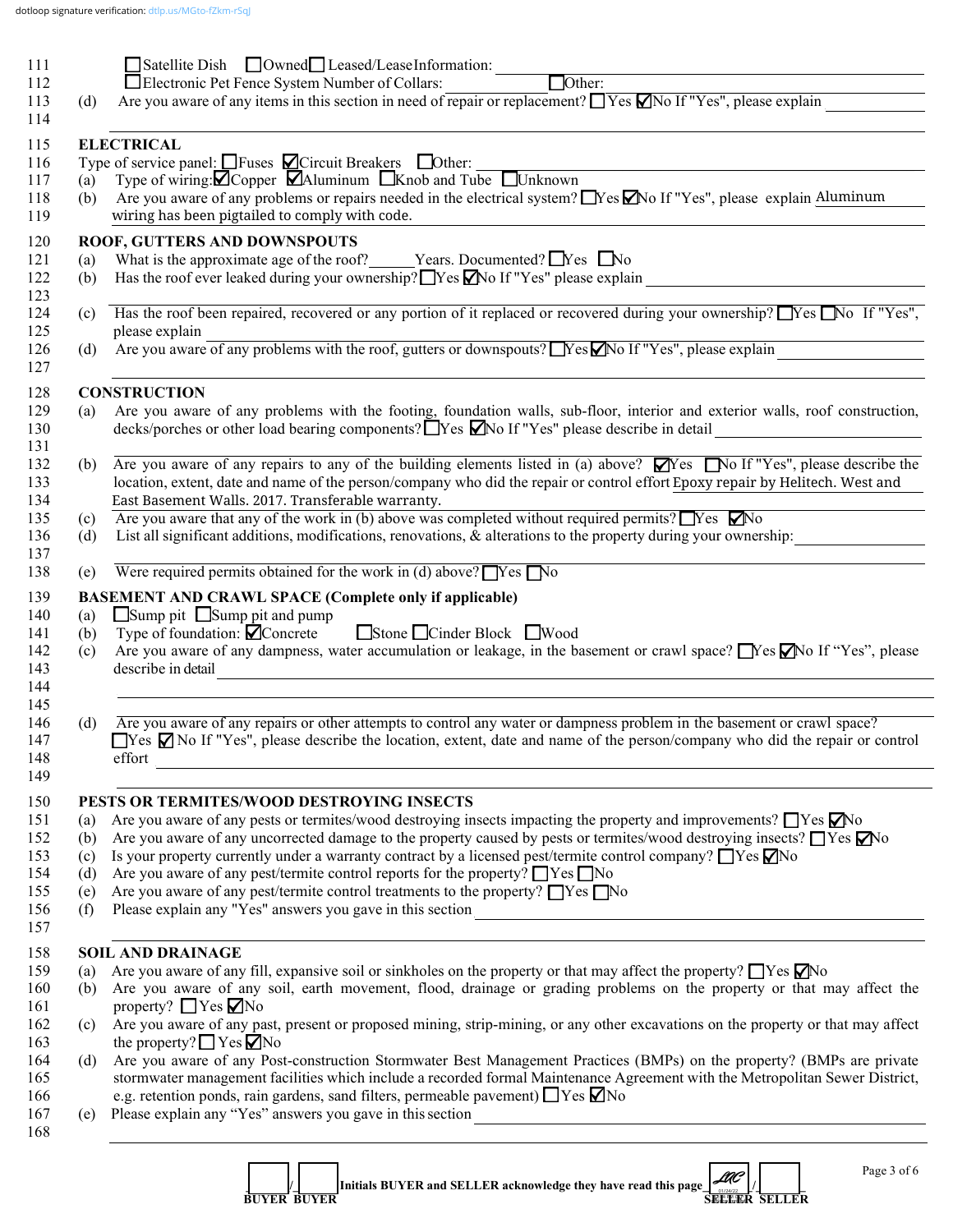# 169 **HAZARDOUS SUBSTANCES/OTHER ENVIRONMENTAL CONCERNS**

|                   | (a) Lead: (Note: Production of lead-based paint was banned in 1978. See Disclosure of Information and Acknowledgement Lead Based                                                                                                                                                                                                                                  |
|-------------------|-------------------------------------------------------------------------------------------------------------------------------------------------------------------------------------------------------------------------------------------------------------------------------------------------------------------------------------------------------------------|
|                   | Paint and/or Lead-Based Paint Hazards, form #2049.)                                                                                                                                                                                                                                                                                                               |
|                   | (1) Are you aware of the presence of any lead hazards (such as paint, water supply lines, etc.) on the property? $\Box$ Yes $\Box$ No                                                                                                                                                                                                                             |
|                   | (2) Are you aware if it has ever been covered or removed? $\Box$ Yes $\Box$ No                                                                                                                                                                                                                                                                                    |
|                   | (3) Are you aware if the property has been tested for lead? Nessan IY and TV es", please give date performed, type of test and test                                                                                                                                                                                                                               |
|                   | results<br>(4) Please explain any "Yes" answers you gave in this section                                                                                                                                                                                                                                                                                          |
| (b)               | Asbestos Materials                                                                                                                                                                                                                                                                                                                                                |
|                   | (1) Are you aware of the presence of asbestos materials on the property, such as roof shingles, siding, insulation, ceiling, flooring,<br>pipe wrap, etc.? ■ Yes ■ No                                                                                                                                                                                             |
|                   | (2) Are you aware of any asbestos material that has been encapsulated or removed? $\Box$ Yes $\nabla$ No                                                                                                                                                                                                                                                          |
|                   | (3) Are you aware if the property has been tested for the presence of asbestos? Nes Mo If "Yes", please give date performed,<br>type of test and test results                                                                                                                                                                                                     |
|                   | (4) Please explain any "Yes" answers you gave in this section                                                                                                                                                                                                                                                                                                     |
|                   | (c) Mold                                                                                                                                                                                                                                                                                                                                                          |
|                   | (1) Are you aware of the presence of any mold on the property? $\Box$ Yes $\Box$ No                                                                                                                                                                                                                                                                               |
|                   | (2) Are you aware of anything with mold on the property that has ever been covered or removed? $\Box$ Yes $\Box$ No                                                                                                                                                                                                                                               |
|                   | (3) Are you aware if the property has ever been tested for the presence of mold? $\Box$ Yes $\Box$ No If "Yes", please give date performed,<br>type of test and test results                                                                                                                                                                                      |
|                   | type of test and test results<br>(4) Please explain any "Yes" answers you gave in this section                                                                                                                                                                                                                                                                    |
|                   |                                                                                                                                                                                                                                                                                                                                                                   |
|                   | (d) Radon                                                                                                                                                                                                                                                                                                                                                         |
|                   | (1) Are you aware if the property has been tested for radon gas? $\Box$ Yes $\Box$ No If "Yes", please give date performed, type of test<br>and test results                                                                                                                                                                                                      |
|                   | (2) Are you aware if the property has ever been mitigated for radon gas? $\Box$ Yes $\Box$ No If "Yes", please provide the date and name<br>of the person/company who did the mitigation<br><u> 1989 - Johann Stoff, deutscher Stoffen und der Stoffen und der Stoffen und der Stoffen und der Stoffen und der</u>                                                |
|                   | (e) Methamphetamine                                                                                                                                                                                                                                                                                                                                               |
|                   | Are you aware if the property is or was used as a lab, production or storage site for methamphetamine or was the residence of<br>a person convicted of a crime related to methamphetamine or a derivative controlled substance related thereto?<br>□ Yes <b></b> No If "Yes", Section 442.606 RSMo requires you to disclose such facts in writing, please explain |
|                   | (f) Waste Disposal Site or Demolition Landfill (permitted or unpermitted)<br>Are you aware of any permitted or unpermitted solid waste disposal site or demolition landfill on the property? $\Box$ Yes $\Box$ No<br>If "Yes", Section 260.213 RSMo requires you to disclose the location of any such site on the property. Please provide such<br>information.   |
|                   | Note: If Seller checks "Yes", Buyer may be assuming liability to the State for any remedial action at the property.                                                                                                                                                                                                                                               |
| (g)               | Radioactive or Hazardous Materials                                                                                                                                                                                                                                                                                                                                |
|                   | Have you ever received a report stating affirmatively that the property is or was previously contaminated with radioactive<br>material or other hazardous material? $\Box$ Yes $\Box$ No If "Yes", Section 442.055 RSMo requires you to disclose such knowledge<br>in writing. Please provide such information, including a copy of such report, if available.    |
|                   | (h) Other Environmental Concerns                                                                                                                                                                                                                                                                                                                                  |
|                   | Are you aware of any other environmental concerns that may affect the property such as polychlorinated biphenyls (PCB's),<br>electro-magnetic fields (EMF's), underground fuel tanks, unused septic or storage tanks, etc.? $\Box$ Yes $\Box$ No If "Yes", please<br>explain                                                                                      |
|                   | <b>SURVEY AND ZONING</b>                                                                                                                                                                                                                                                                                                                                          |
| (a)               | Are you aware of any shared or common features with adjoining properties? $\blacksquare$ Yes $\blacksquare$ No                                                                                                                                                                                                                                                    |
| (b)               | Are you aware of any rights of way, unrecorded easements, or encroachments, which affect the property? $\Box$ Yes $\Box$ No                                                                                                                                                                                                                                       |
| (c)               | Is any portion of the property located within the 100-year flood hazard area (flood plain)? $\Box$ Yes $\Box$ No                                                                                                                                                                                                                                                  |
|                   | Do you have a survey of the property? $\Box$ Yes $\Box$ No (If "Yes", please attach) Does it include all existing improvements on the<br>property? $\Box$ Yes $\Box$ No                                                                                                                                                                                           |
|                   | Are you aware of any violations of local, state, or federal laws/regulations, including zoning, relating to the property? $\Box$ Yes $\Box$ No<br>Please explain any "Yes" answers you gave in this section There are shared walls with the adjoining townhouse units.                                                                                            |
| (d)<br>(e)<br>(f) | Page 4 of 6<br>Initials BUYER and SELLER acknowledge they have read this page<br><b>BUYER BUYER</b><br>SELLER SELLER                                                                                                                                                                                                                                              |

 **BUYER BUYER SELLER SELLER**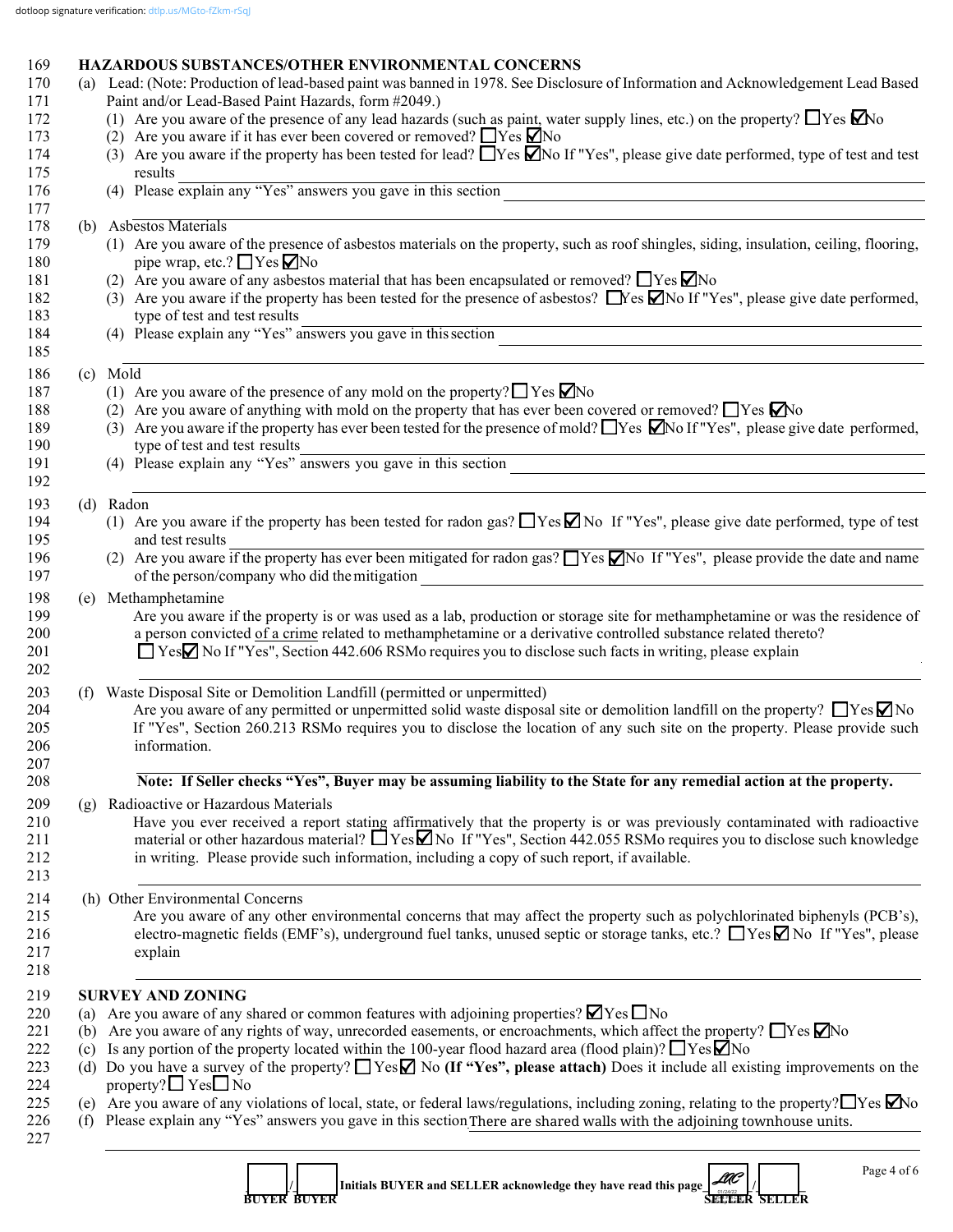#### 228 **INSURANCE**

| 229 Are you aware of any claims that have been filed for damages to the property? $\Box$ Yes $\Box$ No If "Yes", please provide the following |
|-----------------------------------------------------------------------------------------------------------------------------------------------|
| 230 information: date of claim, description of claim, repairs and/or replacements completed                                                   |

| 231 |     |                                                                                                                                             |
|-----|-----|---------------------------------------------------------------------------------------------------------------------------------------------|
| 232 |     |                                                                                                                                             |
| 233 |     |                                                                                                                                             |
| 234 |     | <b>MISCELLANEOUS</b>                                                                                                                        |
| 235 |     | (a) The approximate age of the residence is 40-45 vears. The Seller has occupied the property from 05/01/2017<br>to 01/24/2022              |
| 236 | (b) | Has the property been continuously occupied during the last twelve months? $\Box$ Yes $\Box$ No If "No", please explainPrevious             |
| 237 |     | owner passed away May 2021. In probate until present date.                                                                                  |
| 238 |     | (c) Is the property located in an area that requires any compliance inspection(s) including municipality, conservation, fire district or    |
| 239 |     | any other required governmental authority? $\Box$ Yes $\Box$ No If "Yes", please explain Unkown.                                            |
| 240 |     |                                                                                                                                             |
| 241 | (d) | Is the property located in an area that requires any specific disclosure(s) from the city or county? $\Box$ Yes $\Box$ No If "Yes", please  |
| 242 |     | explainUnkown.                                                                                                                              |
| 243 | (e) | Is the property designated as a historical home or located in a historic district? $\Box$ Yes $\Box$ No If "Yes", please explain            |
| 244 |     |                                                                                                                                             |
| 245 | (f) | Is property tax abated? $\Box$ Yes $\Box$ No Expiration date<br>Attach documentation from taxing authority.                                 |
| 246 | (g) | Are you aware of any pets having been kept in or on the property? TYes No If "Yes" please explain                                           |
| 247 |     |                                                                                                                                             |
| 248 | (h) | Is the Buyer being offered a protection plan/home warranty at closing at Seller's expense? TYes $\Box$ No (If "Yes", please attach)         |
| 249 | (i) | Are you aware of any inoperable windows or doors, broken thermal seals, or cracked/broken glass? $\Box$ Yes $\Box$ No                       |
| 250 | (i) | Are you aware if carpet has been laid over a damaged wood floor? $\Box$ Yes $\nabla$ No                                                     |
| 251 | (k) | Are you aware of any existing or threatened legal action affecting the property? $\Box$ Yes $\Box$ No                                       |
| 252 | (1) | Are you aware of any consent required of anyone other than the signer(s) of this form to convey title to the property? $\Box$ Yes $\Box$ No |
| 253 | (m) | Please explain any "Yes" answers you gave for $(i)$ , $(i)$ , $(k)$ , or $(l)$ above                                                        |
| 254 |     |                                                                                                                                             |

## 255 **Additional Comments:**

| 256 | I am the executor of the estate. I have never resided in this property. The property has recently been cleared through probate |
|-----|--------------------------------------------------------------------------------------------------------------------------------|
| 257 | court. It was owned by my deceased daughter.                                                                                   |
| 258 |                                                                                                                                |
| 259 |                                                                                                                                |
| 260 |                                                                                                                                |
|     |                                                                                                                                |

261 Seller attaches the following document(s): \_\_\_\_\_\_\_\_\_\_\_\_\_\_\_\_\_\_\_\_\_\_\_\_\_\_\_\_\_\_\_\_\_\_